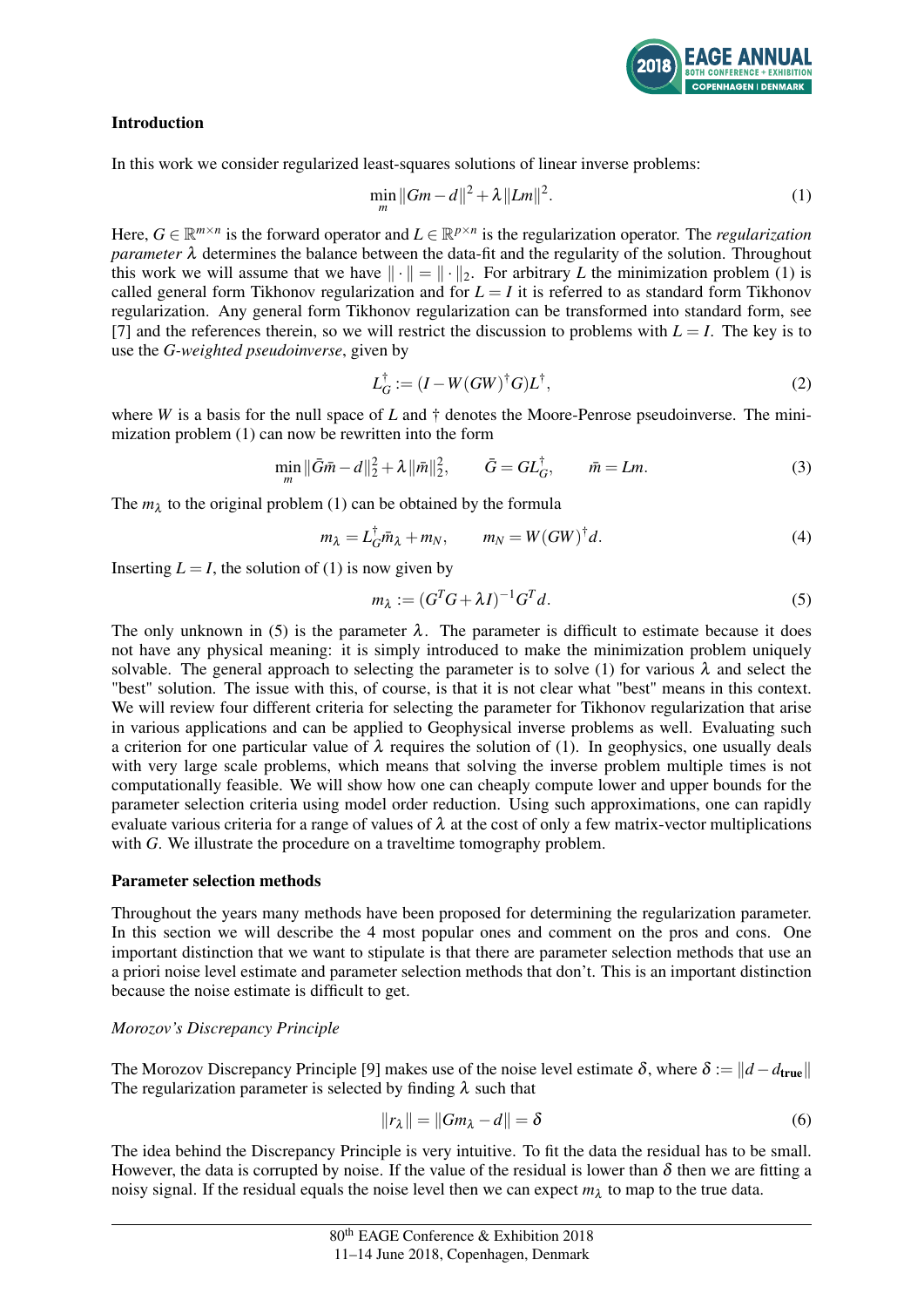

## *Unbiased Predictive Risk Estimator*

The Unbiased Predictive Risk Estimator (UPRE) is a statistical criterion that's also known as Mallow's  $C_p$  [11]. Define the matrix

$$
G_{\lambda} := (G^T G + \lambda I)^{-1} G^T \tag{7}
$$

The regularization parameter estimated by the UPRE is found by minimizing the quantity

$$
U(\lambda) = ||r_{\lambda}||^2 + 2\sigma^2 \text{trace}(GG_{\lambda}) - m\sigma^2
$$
\n(8)

Here,  $\sigma$  is the variance of the normal distribution  $\mathcal{N}(0,\sigma)$ . The Unbiased Predictive Risk Estimator aims at minimizing the predictive risk

$$
||p_\lambda||^2 = ||Gm_\lambda - Gm_{\text{true}}||^2.
$$

Because  $m_{true}$  is not known the predictive risk can't be computed directly. Formula 8 is derived by relating the expected value of the predictive risk to the expected value of the residual, which is given by

$$
E(||p_{\lambda}||^2) = E(||r_{\lambda}||^2) + 2\sigma^2 \text{trace}(GG_{\lambda}) - m\sigma^2.
$$

*Generalized Cross Validation*

The Generalized Cross Validation (GCV) (see for example [2]) was developed as an alternative to UPRE where no estimate of the noise level is required. The GCV estimates the value of the regularization parameter by minimizing the function

$$
V(\lambda) = \frac{\|(GG_{\lambda} - I)d\|^2}{(\text{trace}(I - GG_{\lambda}))^2}
$$
\n(9)

The GCV is a generalization of ordinary cross validation. The idea of ordinary cross validation is to maximize the predictive power of a model by taking one data point out and testing how well the model predicts this data point. For selecting the regularization parameter, the GCV tries to find the  $\lambda$  such that the model has the most predictive power.

### *L-curve*

The L-curve is a method that was first introduced by Lawson and Hanson [8] and popularized by Hansen [5]. It is based on the log-log plot of the norm of the residual versus the norm of the solution. This curve will have the shape of an "L", hence the name L-curve. The idea is that for small  $\lambda$  the norm of the residual will be small but the norm of the solution will be large. This means that the graph will be almost horizontal. Conversely, for large  $\lambda$  the norm of the residual will be very large but the norm of the solution will be small, and the graph will be almost vertical. As  $\lambda$  varies the curve will bend giving the graph the shape of an L. The regularization parameter is chosen to be the point of maximal curvature on the curve, which will be the corner of the L. The idea behind choosing this  $\lambda$  is that it corresponds to the optimal trade-off between the data misfit and the regularization. Write

$$
\rho_\lambda:=\|r_\lambda\|^2\quad \eta_\lambda:=\|m_\lambda\|^2
$$

The curvature is given by the formula [6], [11]

$$
\kappa(\lambda) = -\frac{\eta_{\lambda}\rho_{\lambda}}{(\rho_{\lambda} + \lambda^2 \eta_{\lambda})^{3/2}} \left( \lambda \rho_{\lambda} + \lambda^2 \eta_{\lambda} + \frac{\eta_{\lambda}\rho_{\lambda}}{\eta_{\lambda}'} \right).
$$

The question which method to chose is one that remains unanswered. The methods may estimate different  $\lambda$  and the quality of the parameter selection methods depends on the problem. All methods have their pros and cons and it is usually best to evaluate all methods and compare the  $\lambda$  that they estimate.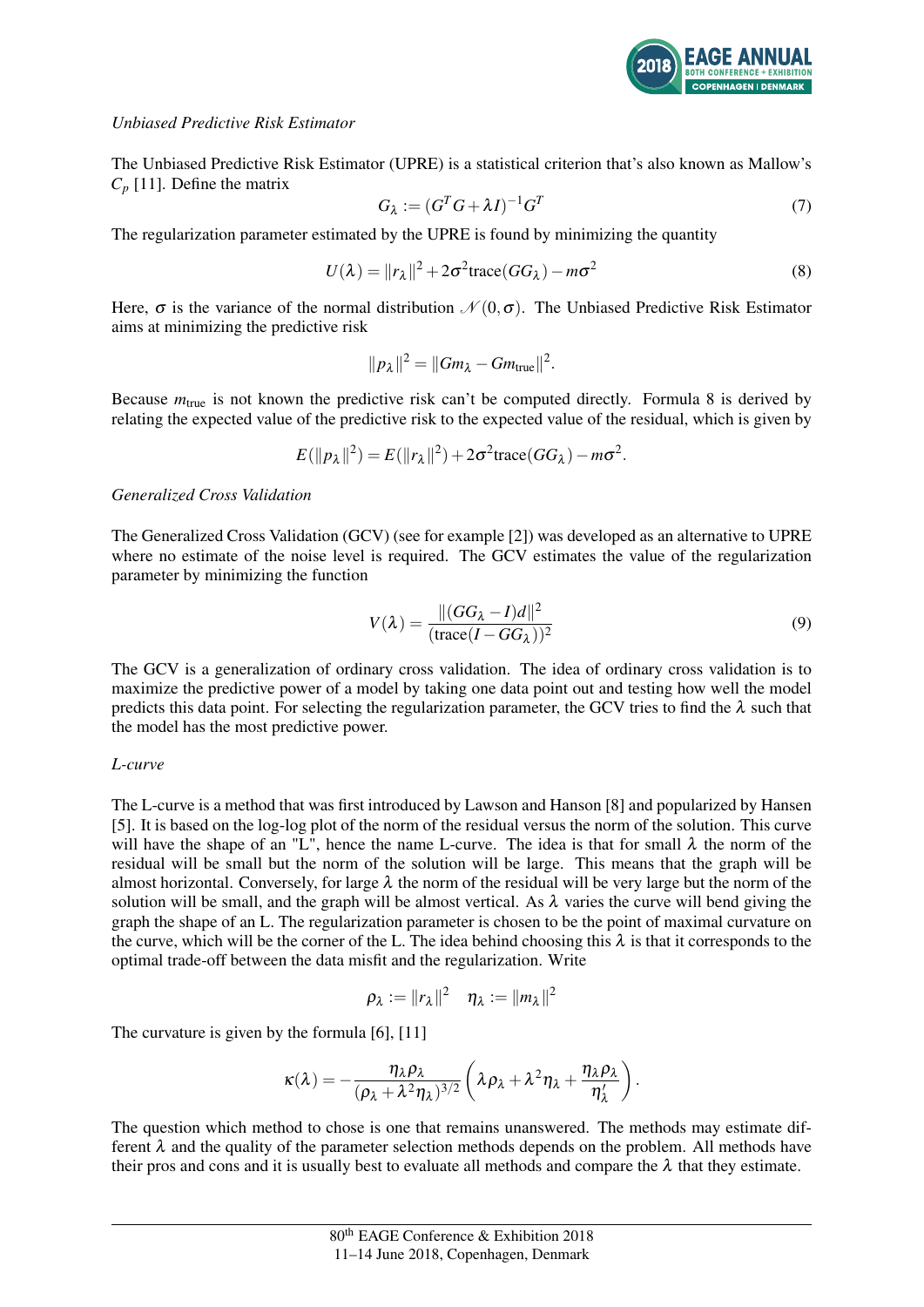

## Lower and upper bounds

The key to obtaining lower and upper bounds lies in rewriting the norm of the solution and the norm of the residual. Furthermore, we will use a trace estimate for  $GG_\lambda$ . We obtain the following formulas (Calvetti et al [1])

$$
||r_{\lambda}||^{2} = (G^{T}d)^{T}(G^{T}G + \lambda I)^{-2}G^{T}d \qquad (10)
$$

$$
||m_{\lambda}||^2 = \lambda^2 d^T (GG^T + \lambda I)^{-2} d \tag{11}
$$

The trace estimator can be obtained by the formula (Golub and von Matt [3])

$$
\text{trace}(GG_{\lambda}) \approx u^TGG_{\lambda}u = (G^T u)^T (G^T G + \lambda I)^{-1} (G^T u)
$$
\n(12)

Here, *u* is a vector where with probability  $1/2$  the entries  $u_i$  are either -1 or 1. Matrix vector products of the form  $v^T f(A)v$ , where *A* is a symmetric positive definite matrix, can be approximated by the Gauss quadrature rule, see e.g. [4]. In our case, the matrix *A* is either  $G<sup>T</sup>G$  or  $GG<sup>T</sup>$ . Quadrature rules are approximations of the form

$$
v^T f(A) v \approx \sum_{i=1}^k w_i f(x_i). \tag{13}
$$

The  $w_i$  are called the weights and the  $x_i$  are the nodes. We will use two different Gauss quadrature rules, namely the k-point Gauss rule  $(I_{G_k})$  and the k-point Gauss-Radau rule  $(I_{G_R})$ . The error for both rules is given by

$$
E_{G_k}(f) = \frac{f^{(2k)}(\xi)}{(2k)!} \int_a^b \left[ \prod_{i=1}^k (x - x_i) \right]^2 d\omega(x)
$$
 (14)

$$
E_{GR_k}(f) = \frac{f^{(2k-1)}(\zeta)}{(2k-1)!} \int_a^b (x-a) \left[ \prod_{i=1}^{k-1} (x-x_i) \right]^2 d\omega(x)
$$
 (15)

For functions of the form  $f(x) = (x + \lambda)^p$  where p is a negative integer (like the norm of the solution, the norm of the residual and the trace estimate!) the derivatives flip sign for *k* either odd or even and is either always positive or always negative  $(x > 0)$  (Golub and von Matt [3]). This means that the Gauss and Gauss-Radau rule will always be lower and upper bounds for the integral, for every choice of *k*. Note that all four parameter selection methods make use of one or a combination of more matrix functionals. Hence, with these three formulas, we can get lower and upper bounds for the four methods. In addition, we get an approximation to the true solution [1], [3].

It is a well-known fact (see, e.g. [10]) that the nodes and weights can be obtained from the eigenvalue decomposition of a tridiagonal matrix. This tridiagonal matrix will be low dimensional and hence the eigenvalue decomposition will be easy to compute. Moreover, the tridiagonal matrix can be easily computed using only a few matrix-vector multiplications with *G*.

#### Results

In this section we show the results for the upper and lower bounds for the L-curve, called L-ribbons [1]. The results are shown for a 2D seismic traveltime tomography example. The system matrix *G* has dimension  $400 \times 2500$ . Figure 1 shows the L-curve with the lower and upper bounds for increasing *k*. We can see that as we increase *k* the bounds start to become tighter and we estimate the curve better. Note that we can reduce the system from dimension  $400 \times 2500$  to size  $k \times k$ . We show the data, the true solution and the regularized solution in figure 2. The  $\lambda$  has been estimated using the L-curve and the bounds.

#### **Conclusions**

We have shown methods for estimating the regularization parameter for Tikhonov regularization from literature. We have also shown that lower and upper bounds can be computed efficiently for these